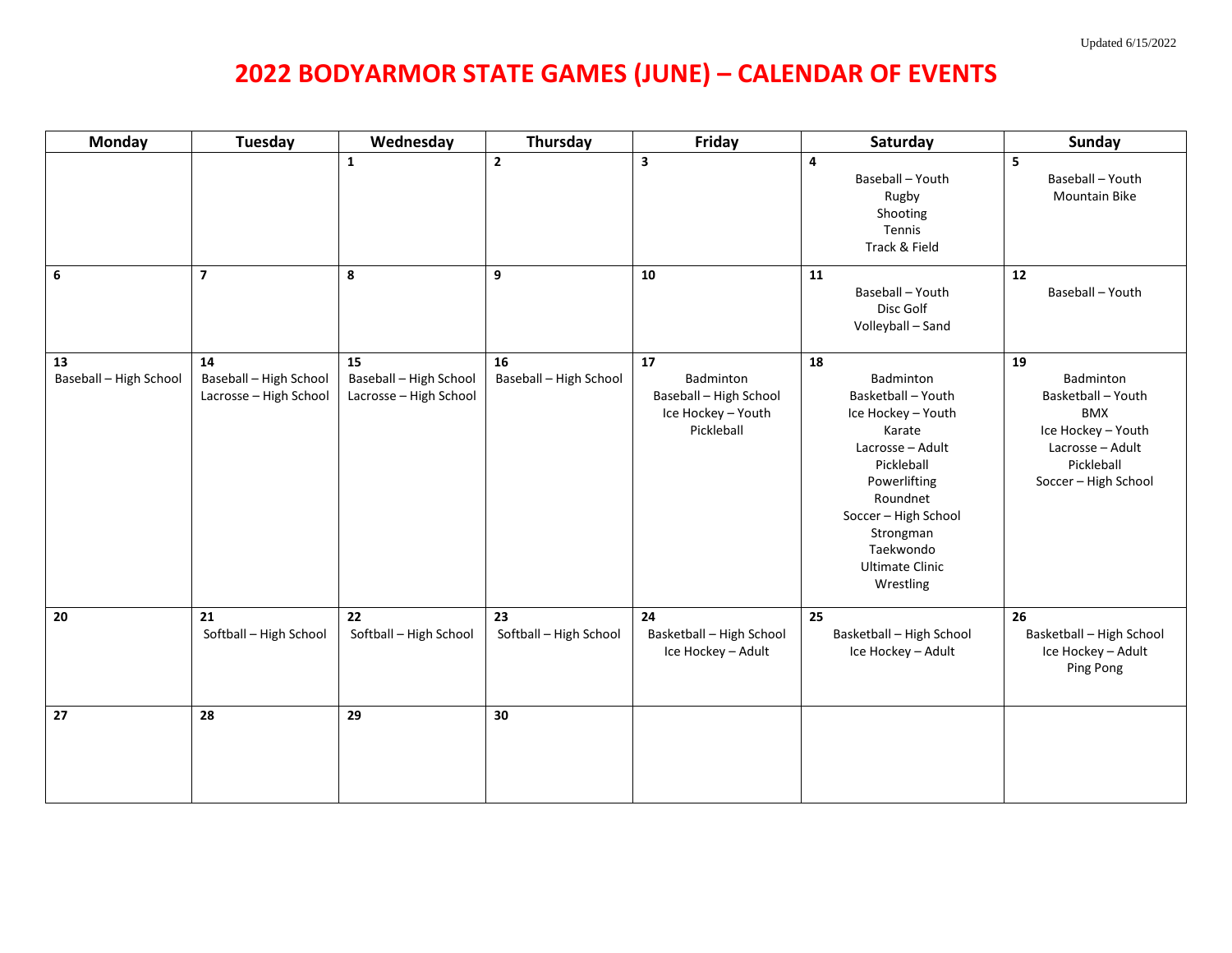## **2022 BODYARMOR State Games – Detailed Schedule of Events**

*Time windows below are approximate. Please view the sport's specific schedule for exact times.*

| Saturday, June 4              |                                             |          |
|-------------------------------|---------------------------------------------|----------|
| Baseball - Youth (Regional)   | Middle Creek, Thomas Brook                  | 9am-8pm  |
| Rugby                         | The MAC                                     | 8am-6pm  |
| Shooting                      | Deep River Sporting Clays & Shooting School | 8am-6pm  |
| <b>Tennis</b>                 | Cary Tennis Park                            | 8am-6pm  |
| Track & Field                 | Durham County Stadium                       | 8am-6pm  |
| Sunday, June 5                |                                             |          |
| Baseball - Youth (Regional)   | Middle Creek, Thomas Brooks                 | 9am-6pm  |
| <b>Mountain Bike</b>          | Lake Crabtree                               | 9am-3pm  |
| Saturday, June 11             |                                             |          |
| Baseball - Youth (Regional)   | Middle Creek, Thomas Brooks                 | 9am-8pm  |
| Disc Golf                     | Hilltop Needmore Town Park                  | 8am-6pm  |
| Volleyball - Sand             | Southern Sand Volleyball                    | 9am-6pm  |
| Sunday, June 12               |                                             |          |
| Baseball - Youth (Regional)   | Middle Creek, Thomas Brooks                 | 9am-6pm  |
| Monday, June 13               |                                             |          |
| Baseball - High School        | Historic Durham Bulls Athletic Park         | 9am-6pm  |
| Tuesday, June 14              |                                             |          |
| <b>Baseball - High School</b> | Boshamer Stadium @ UNC                      | 9am-9pm  |
| Lacrosse - High School        | Durham County Stadium                       | 6pm-10pm |
| <b>Wednesday, June 15</b>     |                                             |          |
| Baseball - High School        | Boshamer Stadium @ UNC                      | 9am-9pm  |
| Lacrosse - High School        | Meredith College                            | 6pm-10pm |
| Thursday, June 16             |                                             |          |
| Baseball - High School        | Boshamer Stadium @ UNC                      | 9am-9pm  |
| Friday, June 17               |                                             |          |
| Baseball - High School        | Boshamer Stadium @ UNC                      | 9am-9pm  |
| <b>Badminton</b>              | Triangle Badminton & Table Tennis           | 5pm-9pm  |
| Ice Hockey - Youth            | Triangle Area Ice Rinks                     | 4pm-10pm |
| Pickleball                    | Covered Courts @ Cary Tennis Park           | 8am-7pm  |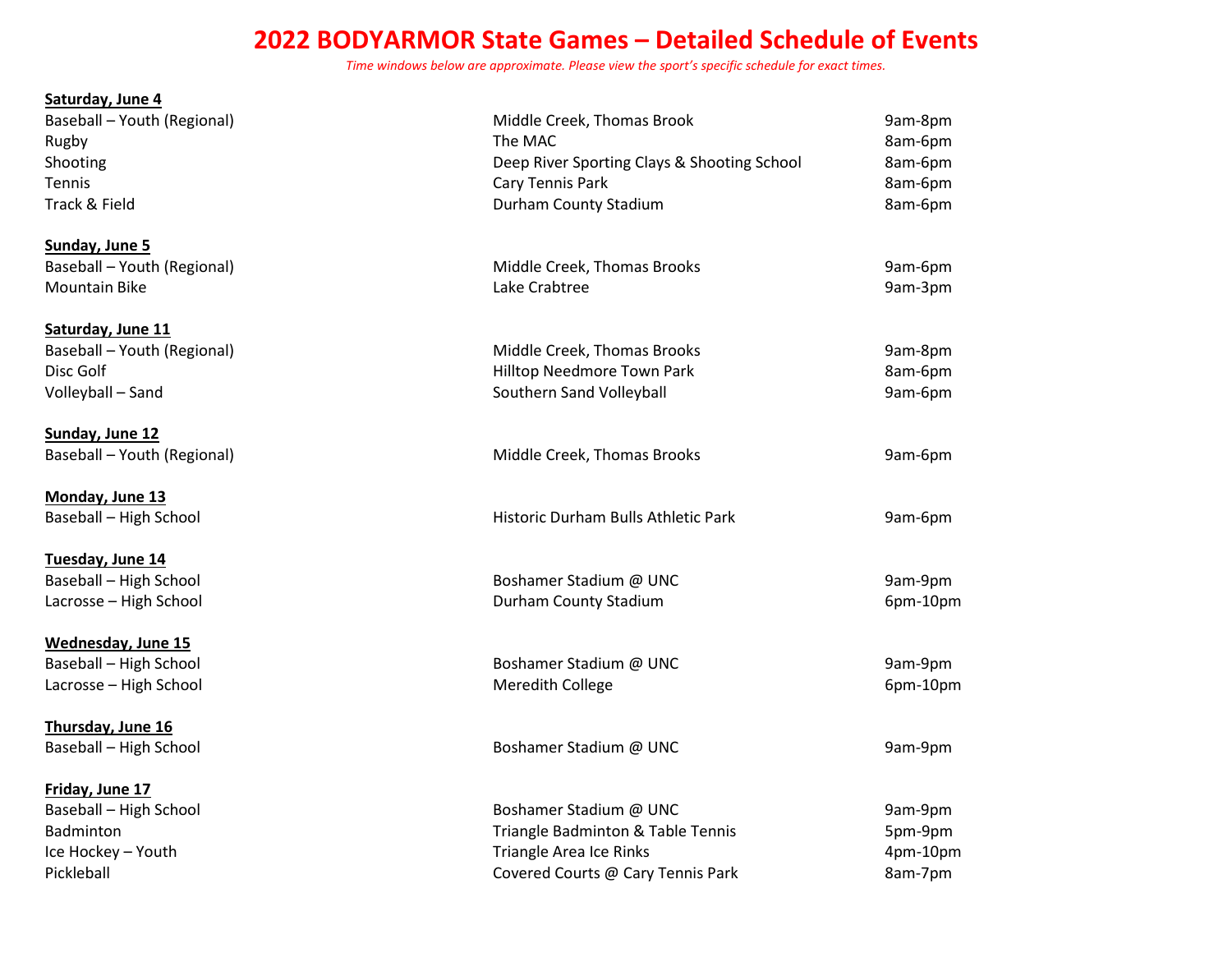## **Saturday, June 18**

| Badminton                | Triangle Badminton & Table Tennis            | 8am-6pm  |
|--------------------------|----------------------------------------------|----------|
| Basketball - Youth       | Garner Rec Center & Middle Creek High School | 8am-9pm  |
| Ice Hockey - Youth       | <b>Triangle Area Ice Rinks</b>               | 8am-10pm |
| Karate                   | Raleigh Convention Center                    | 8am-4pm  |
| Lacrosse - Adult         | Middle Creek Park                            | 10am-4pm |
| Pickleball               | Covered Courts @ Cary Tennis Park            | 8am-7pm  |
| Powerlifting             | Raleigh Convention Center                    | 8am-6pm  |
| Roundnet                 | <b>Wake Competition Center</b>               | 8am-8pm  |
| Soccer - High School     | WakeMed Soccer Park                          | 9am-5pm  |
| Strongman                | Raleigh Convention Center                    | 8am-6pm  |
| Taekwondo                | Raleigh Convention Center                    | 8am-6pm  |
| <b>Ultimate Clinic</b>   | <b>NC Central</b>                            | 5pm-6pm  |
| Wrestling                | Raleigh Convention Center                    | 8am-6pm  |
| Sunday, June 19          |                                              |          |
| <b>Badminton</b>         | Triangle Badminton & Table Tennis            | 8am-6pm  |
| Basketball - Youth       | Garner Rec Center & Middle Creek High School | 8am-9pm  |
| BMX                      | Capital City BMX                             | 1pm-6pm  |
| Ice Hockey - Youth       | Triangle Area Ice Rinks                      | 8am-10pm |
| Lacrosse - Adult         | Middle Creek Park                            | 10am-4pm |
| Pickleball               | Covered Courts @ Cary Tennis Park            | 8am-7pm  |
| Soccer - High School     | <b>WakeMed Soccer Park</b>                   | 9am-5pm  |
| Tuesday, June 21         |                                              |          |
| Softball - High School   | <b>Thomas Brooks Park</b>                    | 9am-7pm  |
| Wednesday, June 22       |                                              |          |
| Softball - High School   | <b>Thomas Brooks Park</b>                    | 9am-4pm  |
| Thursday, June 23        |                                              |          |
| Softball - High School   | <b>Duke University</b>                       | 9am-4pm  |
| Friday, June 24          |                                              |          |
| Basketball - High School | Middle Creek Gyms                            | 12pm-8pm |
| Ice Hockey - Adult       | Triangle Area Ice Rinks                      | 5pm-10pm |
| Saturday, June 25        |                                              |          |
| Basketball - High School | Middle Creek Gyms                            | 8am-6pm  |

Ice Hockey – Adult **Exercise 2am-10pm** Triangle Area Ice Rinks **8am-10pm**